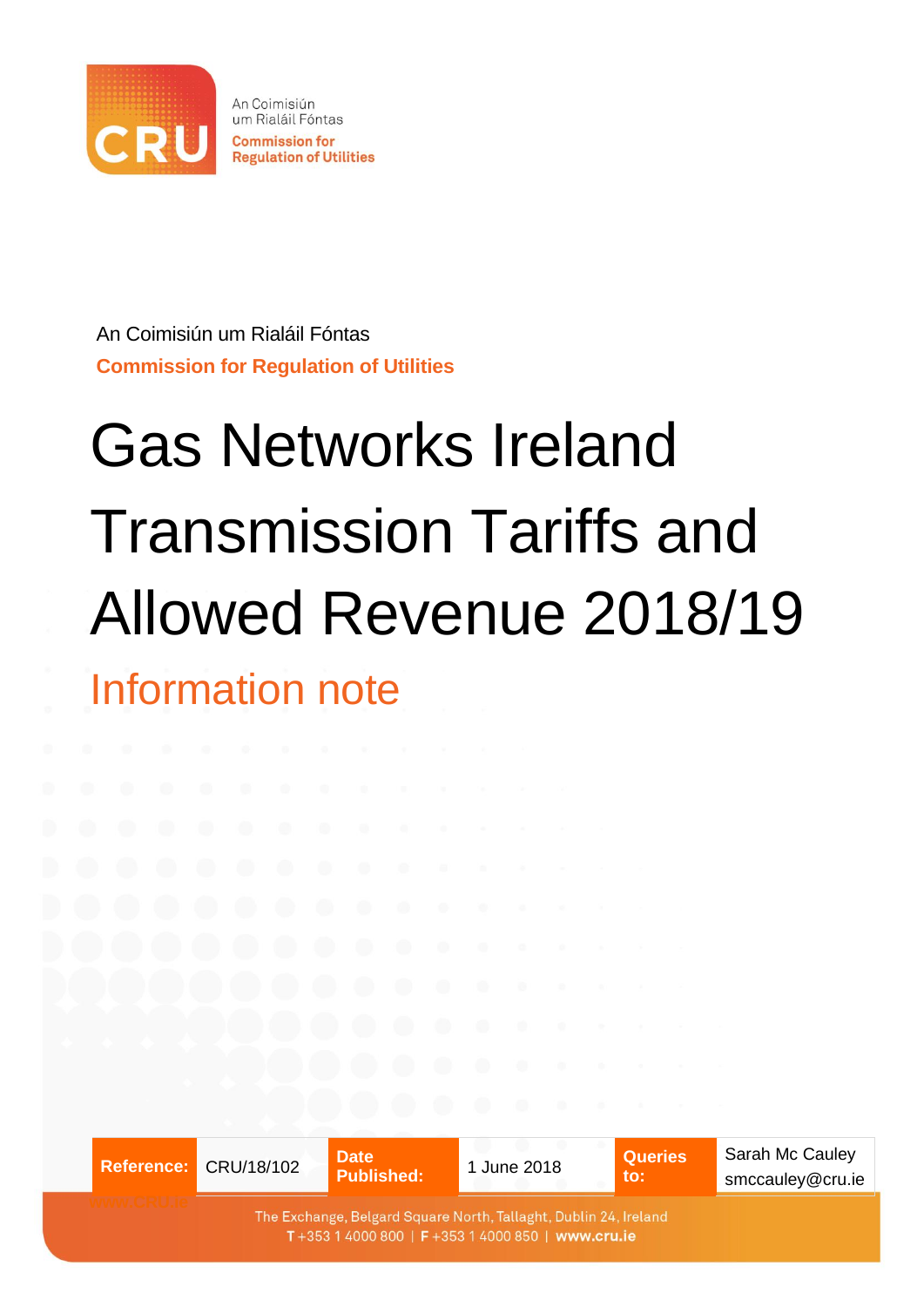# **Executive Summary**

Article 29 of the Tariff Network Code<sup>1</sup>, now requires that transmission reserve prices and a set of accompanying information is published 30 days ahead of the annual yearly capacity auctions. The annual yearly capacity auctions will be held on 2 July 2018 for the forthcoming gas year which commences on 1 October 2018. As a result, this is the first time that the transmission reserve prices for the coming gas year will be known to Shippers in advance of the annual yearly capacity auctions.

The Commission for Regulation of Utilities (CRU) is now publishing this information note containing the required information. It should be noted that, under Article 30 of the Tariff Network Code, a more detailed paper on the transmission tariffs will be published 30 days ahead of the 2018/19 gas year which runs in ROI from 1 October – 30 September. This paper will contain further more detailed information for now, the CRU is publishing a succinct note in accordance with Article 29 of the Tariff Network Code.

On the basis of the revenues, forecast capacity bookings and forecast commodity flows the network tariffs, that will prevail from 01 October 2018 to 30 September 2019 are set out in the table below.

|                   |                                    | <b>Bellanaboy</b><br>€ | <b>Inch</b><br><b>Production</b><br>€ | <b>Moffat</b><br>€ | <b>Exit</b><br>€ |
|-------------------|------------------------------------|------------------------|---------------------------------------|--------------------|------------------|
| Firm <sup>2</sup> | Capacity per peak<br>day MWh       | 630.4283               | 123.452                               | 325.979            | 389.884          |
|                   | <b>Commodity Per</b><br><b>MWh</b> | 0.113                  |                                       |                    | 0.235            |

#### **Table 1 Transmission Tariffs 2018/19**

<sup>1</sup> Commission Regulation (EU) 2017/460 – 16 March 2017

1

<sup>&</sup>lt;sup>2</sup> "Firm" means gas transmission capacity contractually guaranteed as uninterruptible by the transmission system operator.

<sup>3</sup> This is composed of two elements; one to remunerate the Allowed Revenue of GNI (€136.25) plus a Corrib Linkline Element (€494.24), which will remunerate the revenues relating to the Corrib Linkline (Corrib Partners).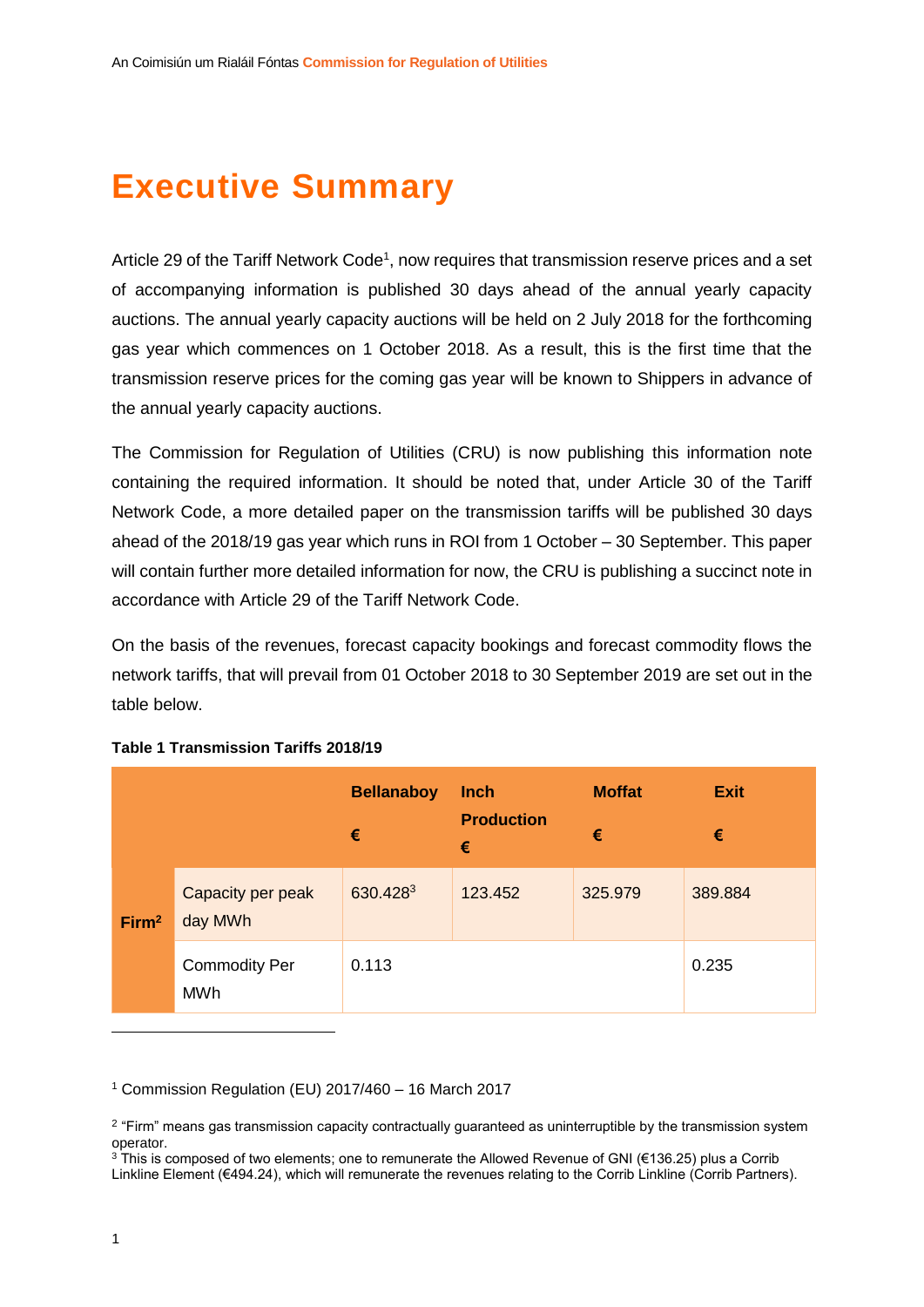The transportation cost of UK gas has decreased in nominal terms by **c.6%** as a result of stronger demands at the Exit and the movement of gas flows from Corrib to Moffat. Transportation costs from Bellanaboy have fallen by **c.4%**.

Network tariffs are charged to gas suppliers who may choose to pass them on to their customers. The network tariff changes in this paper will equate to a **c. 0.55%** decrease on an average residential gas customer's bill.

The combined effect of the Transmission and Distribution Network Tariffs for 2018/19 on an average residential gas customer's annual bill would see a decrease of **c. €13.67**, which is an overall **1.8%** decrease.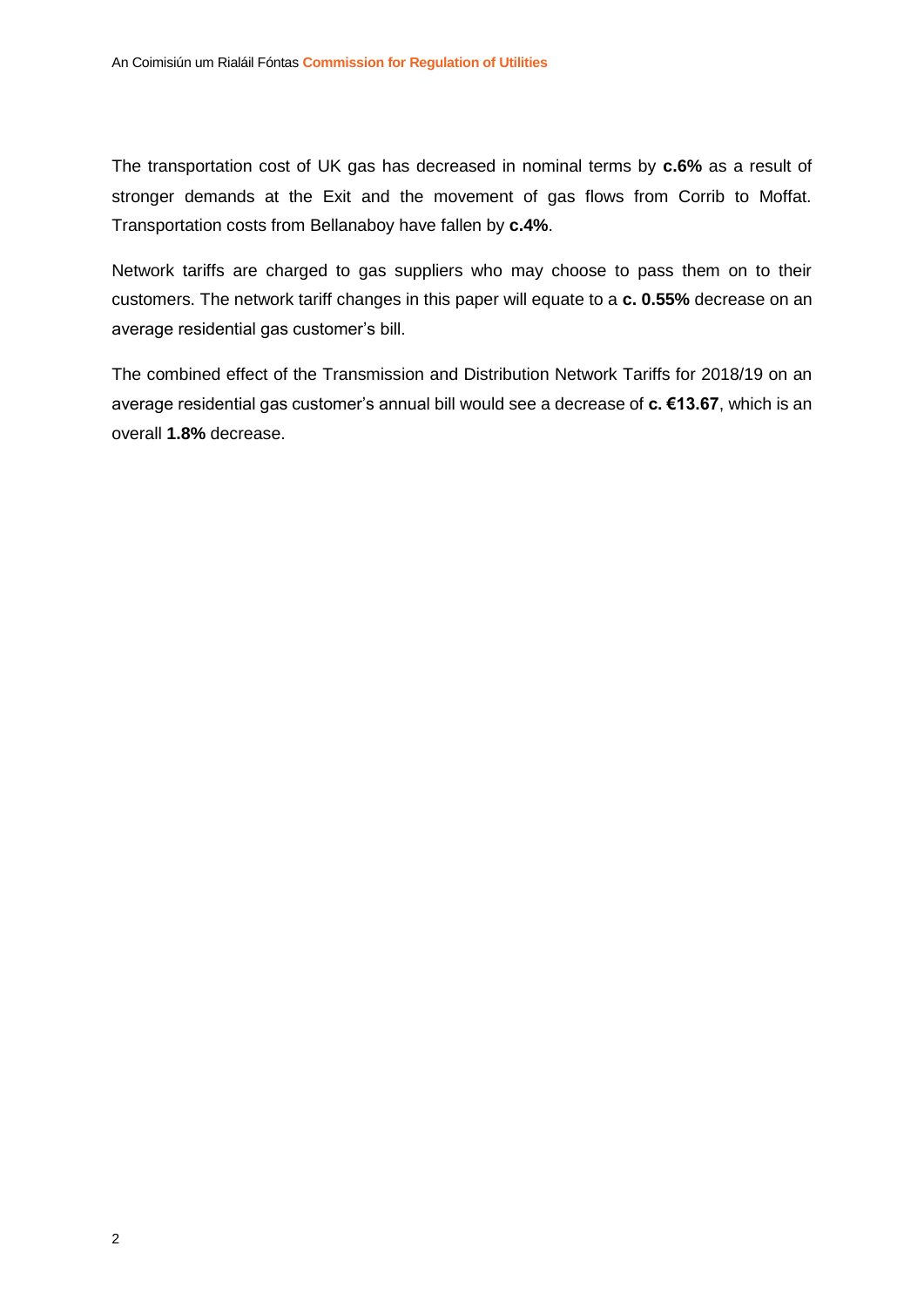# **Public Impact Statement**

The CRU is legally responsible for regulating network charges in the natural gas market. The CRU may set the basis for charges for using the transmission systems. The CRU does so this in the best interests of the consumer. Our goal is to ensure that the gas is safely and securely supplied and that the charges are fair and reasonable.

The key customer impacts are as follows:

- Transmission network tariffs in nominal terms are down **c.6%** versus 2017/2018. Network tariffs are charged to gas suppliers who may choose to pass them on to their customers. The network tariff changes in this paper will equate to a **c. 0.55%** decrease on an average residential gas customer's bill.
- The combined effect of the Transmission and Distribution Network Tariffs for 2018/19 on an average residential gas customer's annual bill is a decrease of **c. €13.67**, which is a **1.8%** decrease.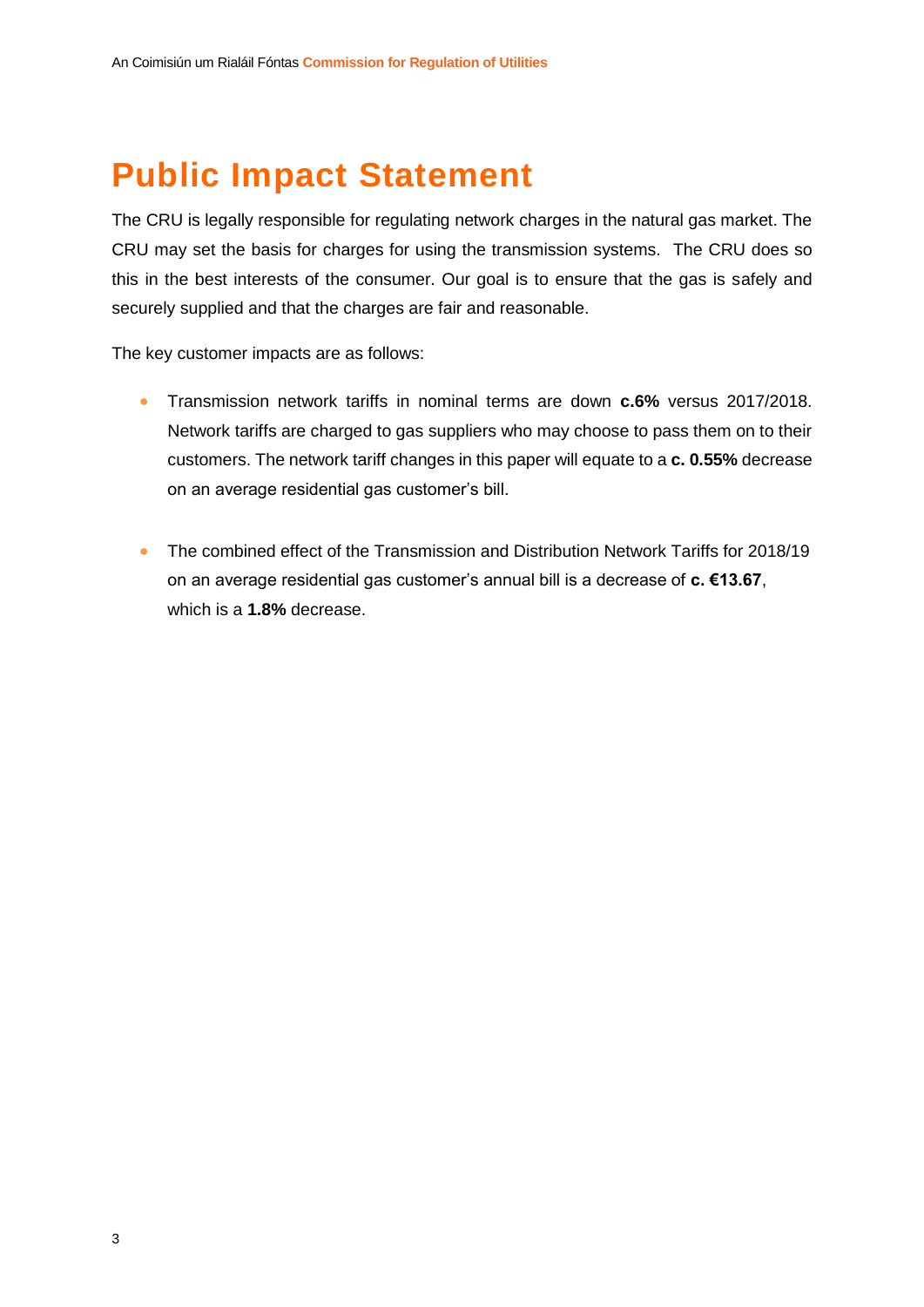# **Glossary of Terms and Abbreviations**

| <b>Abbreviation or Term</b>         | <b>Definition or Meaning</b>                                                                                                       |
|-------------------------------------|------------------------------------------------------------------------------------------------------------------------------------|
| <b>Allowed Revenues</b>             | The sum of revenues that the TSO is entitled to obtain in<br>a given period, as approved by the CER.                               |
| <b>CRU</b>                          | <b>Commission for Regulation of Utilities</b>                                                                                      |
| <b>Correction Factor (K-Factor)</b> | An adjustment of revenue applied to rectify over or under<br>recoveries.                                                           |
| <b>Extra-over items</b>             | Work items not included in the Price Control                                                                                       |
| <b>GNI</b>                          | <b>Gas Networks Ireland</b>                                                                                                        |
| Pass-through items                  | Work items that were included in the Price Control but<br>the costs of which were not certain at the time of the<br>Price Control. |
| <b>Price Control</b>                | A 5 - yearly review of GNI's allowed revenues.                                                                                     |
| <b>VRF</b>                          | Virtual Reverse Flow                                                                                                               |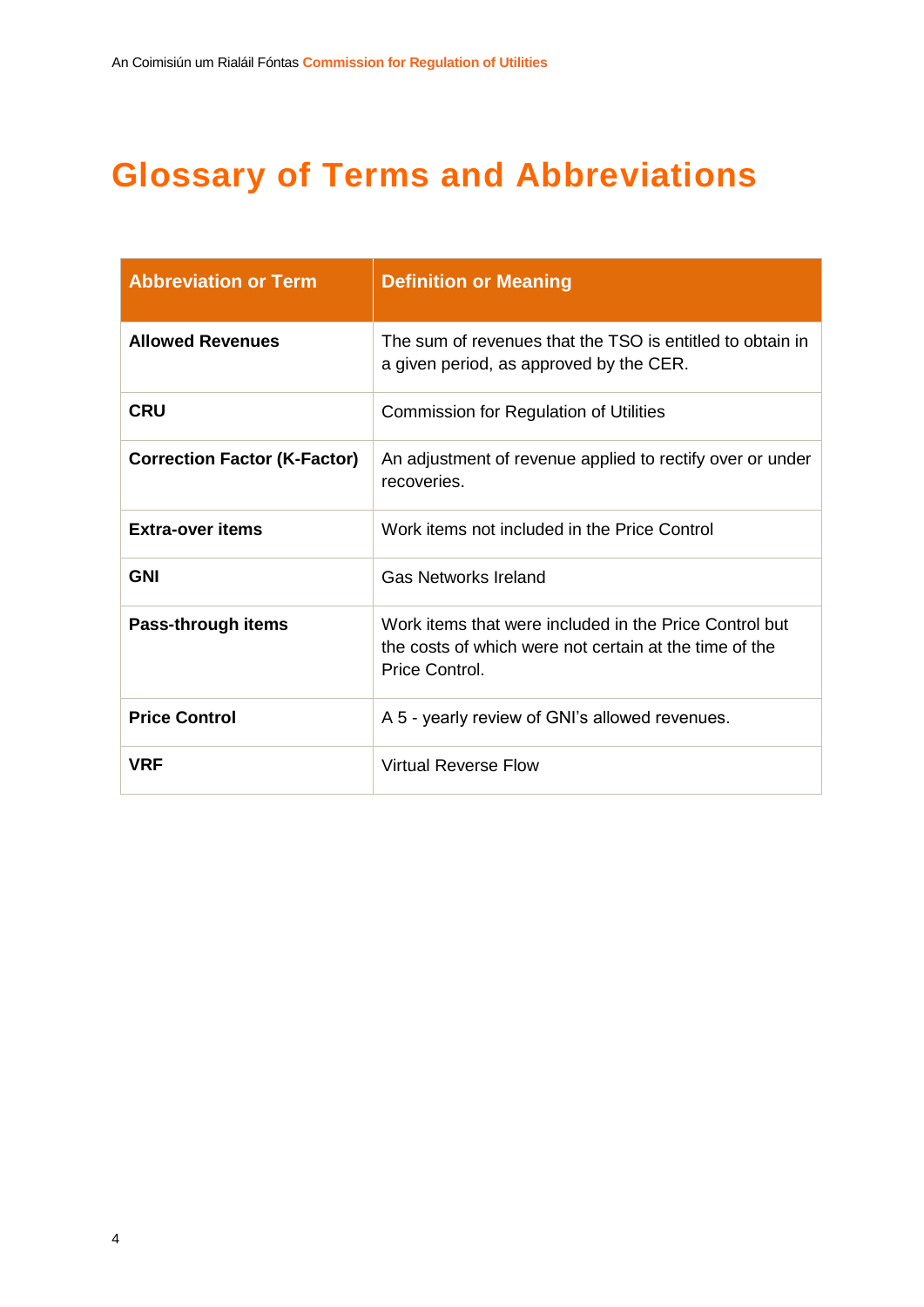# **1 Introduction**

## **1.1 Commission for Regulation of Utilities**

Under the Gas (Interim) (Regulation) Act, 2002, the CRU is responsible for regulating charges in the natural gas market. Under Section 14 of the Act, the CRU may set the basis for charges for transporting gas through the transmission system.

This paper outlines the CRU's decision in relation to the Gas Network Ireland's (GNI) allowed revenues and transmission tariffs that will apply from 01 October 2018 to 30 September 2019.

The calculation of Transmission tariffs is based on the Price Control (PC4) (CER/17/260) which established revenues for Transmission over the 5 year period from October 2017 to September 2022.

### **1.2 Background Information**

Article 29 of the Tariff Network Code<sup>4</sup>, now requires that transmission reserve prices and a set of accompanying information is published 30 days ahead of the annual yearly capacity auctions. The annual yearly capacity auctions will be held on 2 July 2018 for the 2018/19 gas year which commences on 1 October 2018. As a result, this is the first time that the transmission reserve prices for the coming gas year will be known to Shippers in advance of the annual yearly capacity auctions.

### **1.3 Related Documents**

 Decision on October 2017 to September 2022 transmission revenue for GNI (CER/17/260).

Information on the CRU's role and relevant legislation can be found on the CRU's website at [www.cru.ie](http://www.cru.ie/)

1

<sup>4</sup> Commission Regulation (EU) 2017/460 – 16 March 2017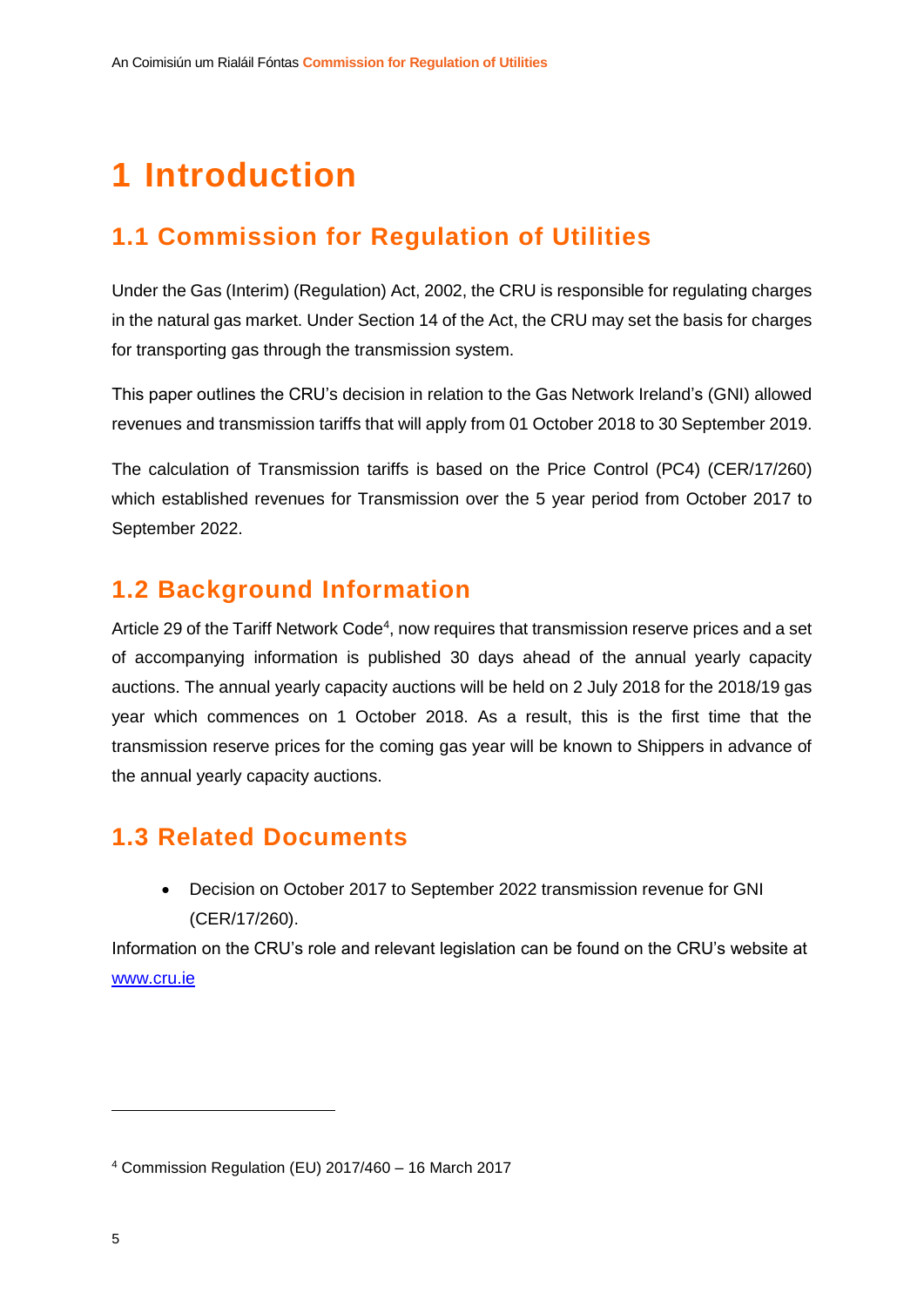# **2 Setting the tariffs for 2018/19**

### **2.1 Revenue setting process and inputs**

In August 2017, the CRU published its Decision Paper (CER/17/260) on the allowed revenue that GNI's transmission business may recover over the Price Control period from 01 October 2017 to 30 September 2022.

### **2.2 Pass-through costs and extra-over items**

As part of the annual tariff setting, GNI submits requests for items that are either considered pass-through costs or extra over items. Pass though costs are those which at the time of the Price Control, the exact expenditure was not finalised. GNI did not seek any transmission pass-through costs for 2018/19.

GNI has submitted a request for extra over items, which are items that were not foreseen at the time of the Price Control. The CRU has decided to allow GNI a total of c. **€1.4m** for extraover items. This relates to an allowance of **€0.636m** for Network Code Implementation and **€0.75m** for legal costs.

# **3.2 Correction Factor (K-factor)**

A correction factor is an adjustment of revenue applied to rectify over or under recoveries.

The transmission correction factor for 2018/19 tariffs is a **€8.54m** give-back. This overrecovery relates to a 2016/17 allowed revenue variance (**€5.20m**), pass-through costs (**€2.97m**) and interest costs (**€0.358m**) **5** .

<sup>&</sup>lt;sup>5</sup> In setting the 2018/19 tariffs an inflation rate of 1.06% is assumed. This is average of the Central Bank, ESRI and Dept. of Finance forecasts.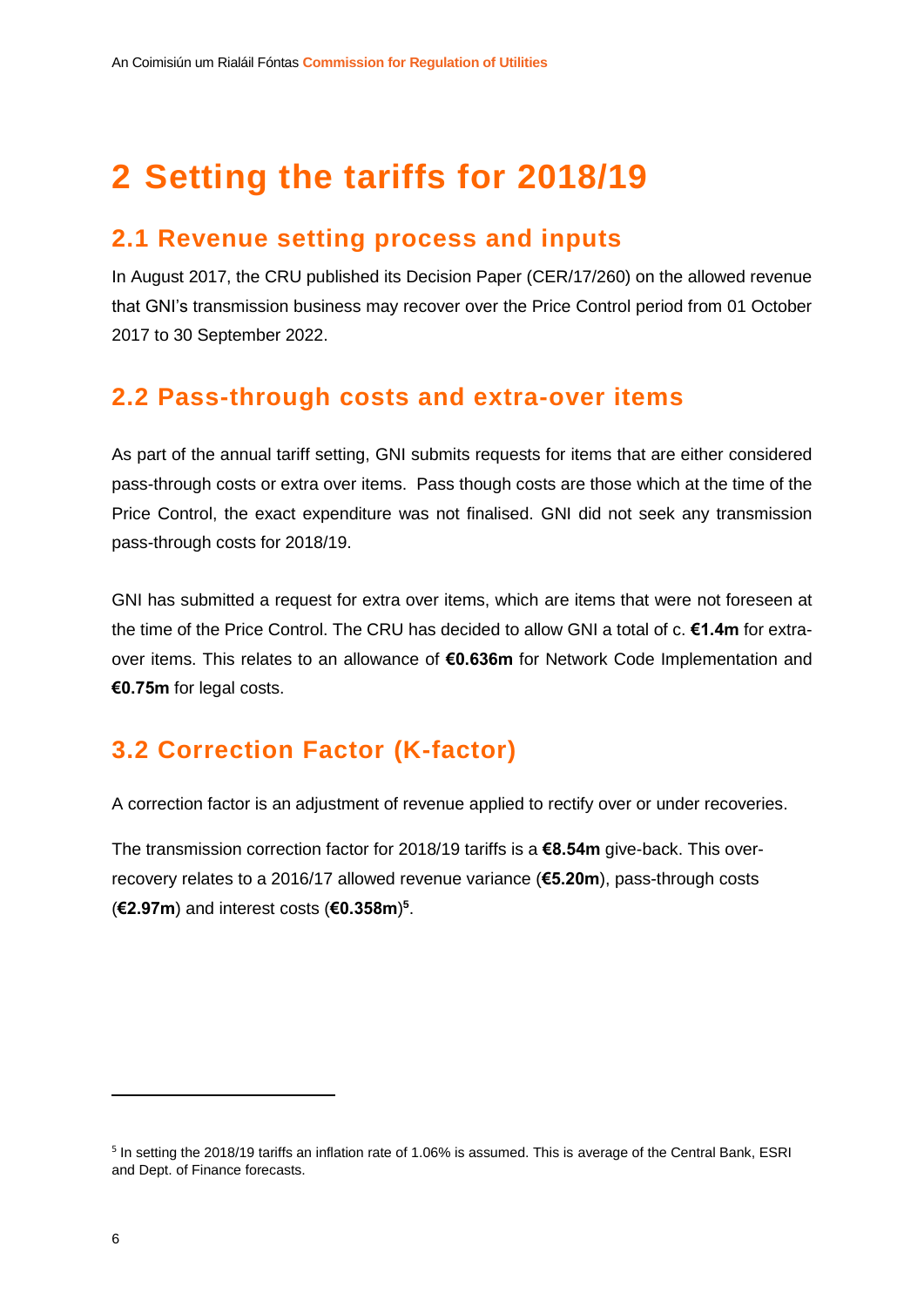# **3.3 Demand Projections**

As part of the PC4 Decision demand projections were estimated by GNI for each of the five years of the control period. As part of the setting of annual tariffs these demand figures have been adjusted to consider the latest available forecasts.

At a high-level, GNI forecast transmission demand to increase by **c.3%** when compared with 17/18 tariff demands.

#### **3.3.1 Exit Forecasts**

GNI anticipate Exit capacity to increase by **c.5%** when compared to 17/18 tariff demands forecasts. Exit commodity is forecast to be **c.3%** higher than 17/18 tariff demand forecasts.

This is due mainly to higher electricity demand, additional Moneypoint outages and EWIC exports. Large Daily Metered (LDM) and Daily Metered (DM) forecast bookings are expected to be higher than 17/18 tariff levels as a result of increased economic activity. Non-Daily Metered forecasts are ahead of 17/18 tariff levels due to a higher 1 in  $50^6$ .

#### **3.3.2 Entry Forecasts**

In order to meet transmission Exit capacity demand, Entry capacity demands for the 2018/19 tariff year are forecast to be **c.5%** higher than 17/18 tariff demands. Based on the latest profiles, Corrib is behind by **-16%** which has resulted in Moffat being ahead by **c.40%<sup>7</sup>** .

Entry commodity demands for the 2018/19 tariff year are forecast to be **c.3%** higher than 17/18 tariff demands. Similarly, this is driven by higher Exit demands.

### **3.4 Tariff Network Code**

In line with Article 29 of the Tariff Network Code $8$ , this section includes the accompanying information which the CRU is required to publish along with the transmission reserve prices.

<sup>&</sup>lt;sup>6</sup> The draft 1 in 50 has increased in 2018/19 by 7% compared with the 2017/18 tariff demands (PC4 demands). This increase is as a result of the increased demand on the system, and can be verified by the fact that the peak day (1 in 50) was reached in March 2018 for the NDM sector.

<sup>7</sup> Production at the Corrib gas field is falling at higher rate than originally anticipated by GNI in Price Control 4.

<sup>8</sup> Commission Regulation (EU) 2017/460 – 16 March 2017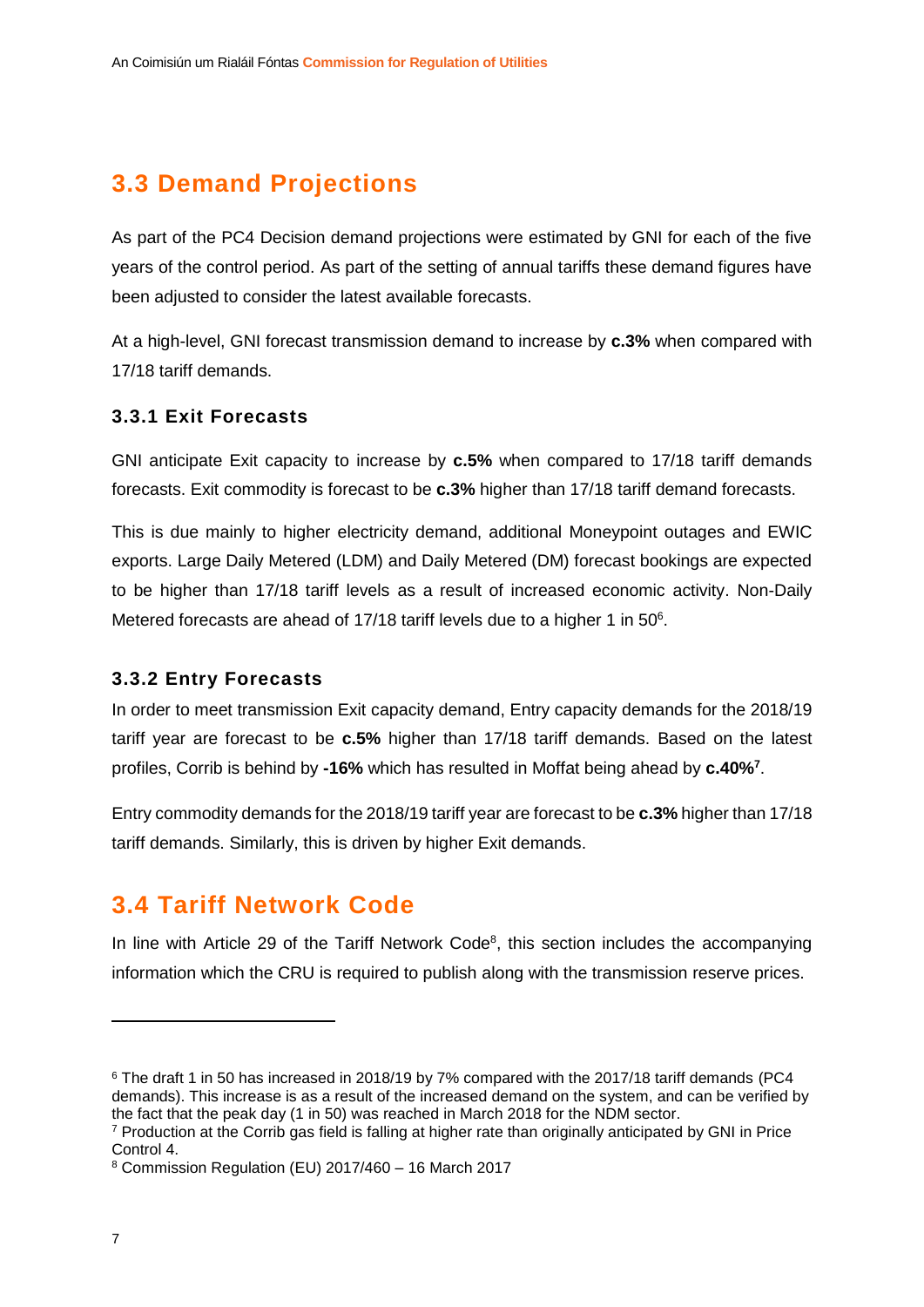#### **3.4.1 Details of Multipliers and Seasonal Factors**

The table below outlines the current short-term multipliers which are outlined in CER/12/143<sup>9</sup>. The short-term multipliers were set with reference to the probability of severe weather. The CRU will review these multipliers in line with the requirements of the Harmonised Tariff Network Code which is due to be implemented by the 31 May 2019.

| <b>Short Term Multipliers</b> |                |              |
|-------------------------------|----------------|--------------|
|                               | <b>Monthly</b> | <b>Daily</b> |
| October                       | 13.235294%     | 0.661765%    |
| November                      | 13.235294%     | 0.661765%    |
| December                      | 17.647059%     | 1.176471%    |
| January                       | 30.882353%     | 2.058824%    |
| February                      | 35.294118%     | 2.352941%    |
| March                         | 26.470588%     | 1.764706%    |
| April                         | 13.235294%     | 0.661765%    |
| May                           | 1.000000%      | 0.050000%    |
| June                          | 1.000000%      | 0.050000%    |
| July                          | 1.000000%      | 0.050000%    |
| August                        | 1.000000%      | 0.050000%    |
| September                     | 1.000000%      | 0.050000%    |

#### **3.4.2 Interruptible Virtual Reverse Flow Charges**

The registration fee for VRF will continue to prevail for the forthcoming year, pending a review of the current methodology to take account of both the enhanced product and Tariff Network Code requirements.<sup>10</sup> The current arrangements will come to an end in 2019 and VRF will be priced at the probability of interruption.

The charges associated with both VRF products at Moffat and at Gormanston are indicated below the methodology currently used is an interim arrangement based on a registration fee

<sup>9</sup> [CRU Decision on Short Term Tariffs and Transmission Exit Capacity Transfers](https://www.cru.ie/wp-content/uploads/2012/07/cer12143.pdf)

<sup>&</sup>lt;sup>10</sup> As part of the 2017/18 tariffs, the CRU decided to accelerate the depreciation profile in order to recover the remaining costs of the initial implementation and any enhanced product costs over two years at Moffat and Gormanston. Therefore, this is the last year of depreciation.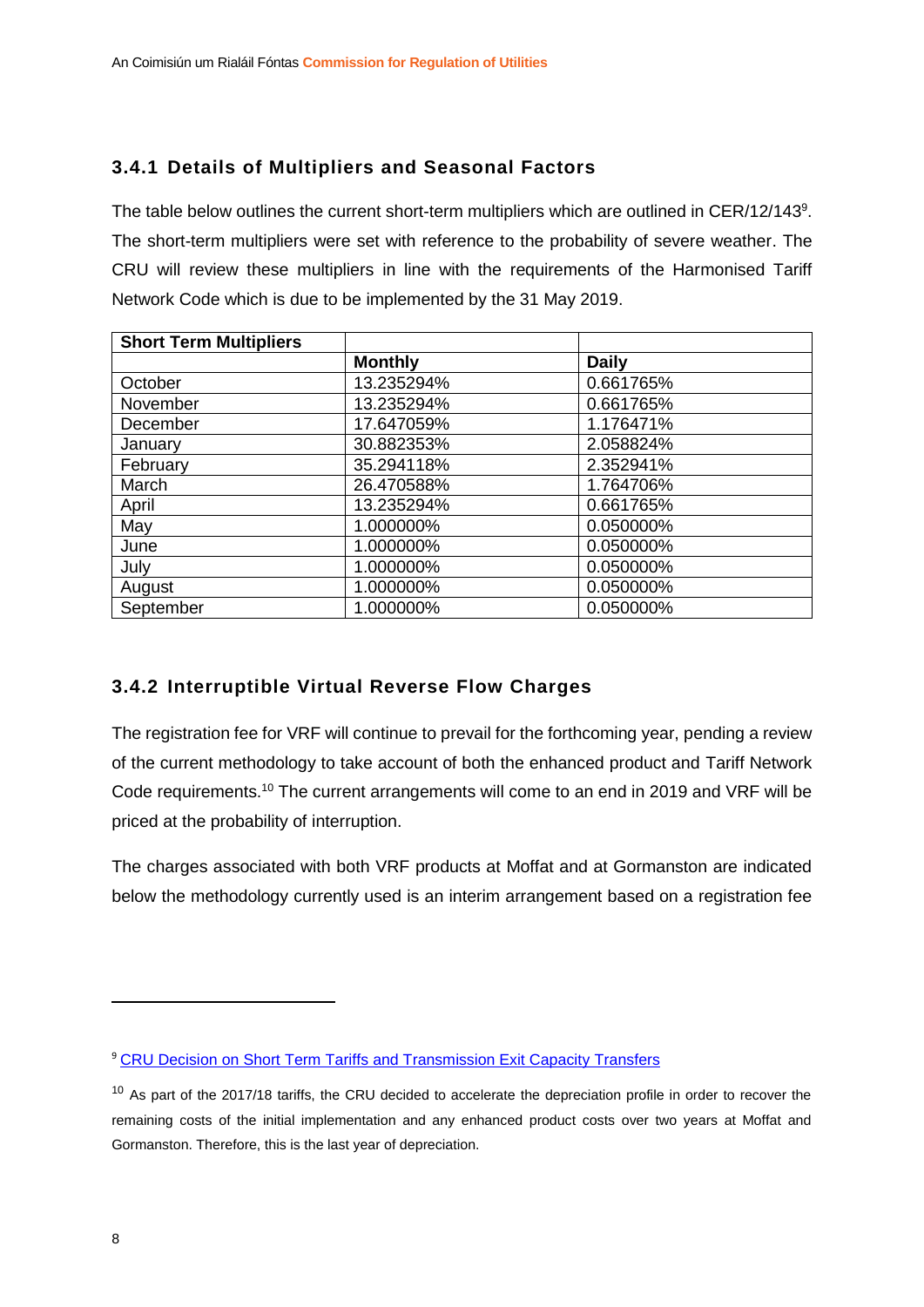an enduring methodology for the calculation of a tariff for VRF will be in place by May 2019. See Appendix B for further detail.

|  | <b>Table 3.1: VRF Registration Fee</b> |  |
|--|----------------------------------------|--|
|  |                                        |  |

|                     |                          |                             | €              |
|---------------------|--------------------------|-----------------------------|----------------|
|                     | <b>VRF</b> at Moffat     | <b>Shipper Registration</b> | 15,514         |
| <b>VRF</b>          |                          | Fee                         |                |
| <b>Registration</b> | <b>VRF</b> at Gormanston | <b>Shipper Registration</b> | 40,625         |
| Fee                 |                          | Fee                         |                |
|                     | <b>Commodity Charge</b>  | Exit Per MWh <sup>11</sup>  | $\overline{0}$ |

<sup>&</sup>lt;sup>11</sup> Applies to both VRF products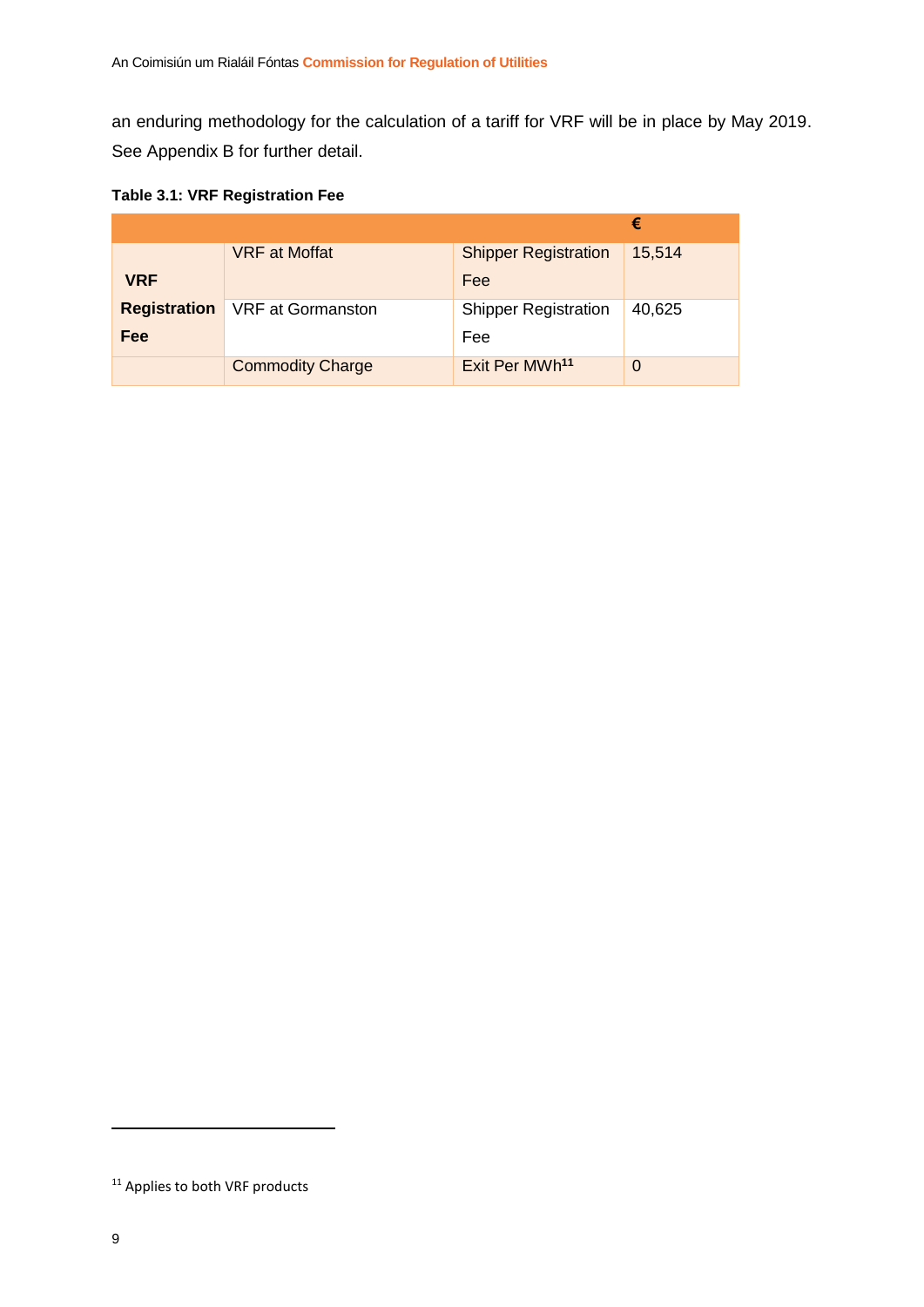# **4 CRU Decision on Transmission Tariffs for 2018/19**

Previous sections outline the elements affecting the Transmission tariffs which will apply from 01 October 2018 to 30 September 2019. The CRU hereby directs Gas Networks Ireland to implement the following tariffs from 01 October 2018 to 30 September 2019, based on an allowed revenue of €181m.

The transportation cost of UK gas has decreased in nominal terms by **6%** as a result of stronger demands at the Exit and the movement of gas flows from Corrib to Moffat. Transportation costs from Bellanaboy have fallen by **4%.**

|             |                                    | <b>Bellanaboy</b><br>€ | <b>Inch</b><br><b>Production</b><br>€ | <b>Moffat</b><br>€ | <b>Exit</b><br>€ |
|-------------|------------------------------------|------------------------|---------------------------------------|--------------------|------------------|
| <b>Firm</b> | Capacity per peak<br>day MWh       | 630.42813              | 123.452                               | 325.979            | 389.884          |
| 12          | <b>Commodity Per</b><br><b>MWh</b> | 0.113                  | 0.235                                 |                    |                  |

#### **Table 4.1 Transmission Tariffs 2018/19**

#### **4.1.1 Interconnection Point Tariffs**

In addition, as CER/15/140 (per Decision 10) the Postalised Exit tariff (as indicated above) does not apply to Interconnection Points from the GNI system, such the Gormanston Exit Point.

The GNI Matrix model produces the Exit tariff for Gormanston which is indicated below. For clarity the Exit Commodity charge will apply where flows arise at the Interconnection Point.

 $12$  "Firm" means gas transmission capacity contractually guaranteed as uninterruptible by the transmission system operator.

<sup>&</sup>lt;sup>13</sup> This is composed of two elements; one to remunerate the Allowed Revenue of GNI (€136.25) plus a Corrib Linkline Element (€494.24), which will remunerate the revenues relating to the Corrib Linkline (Corrib Partners).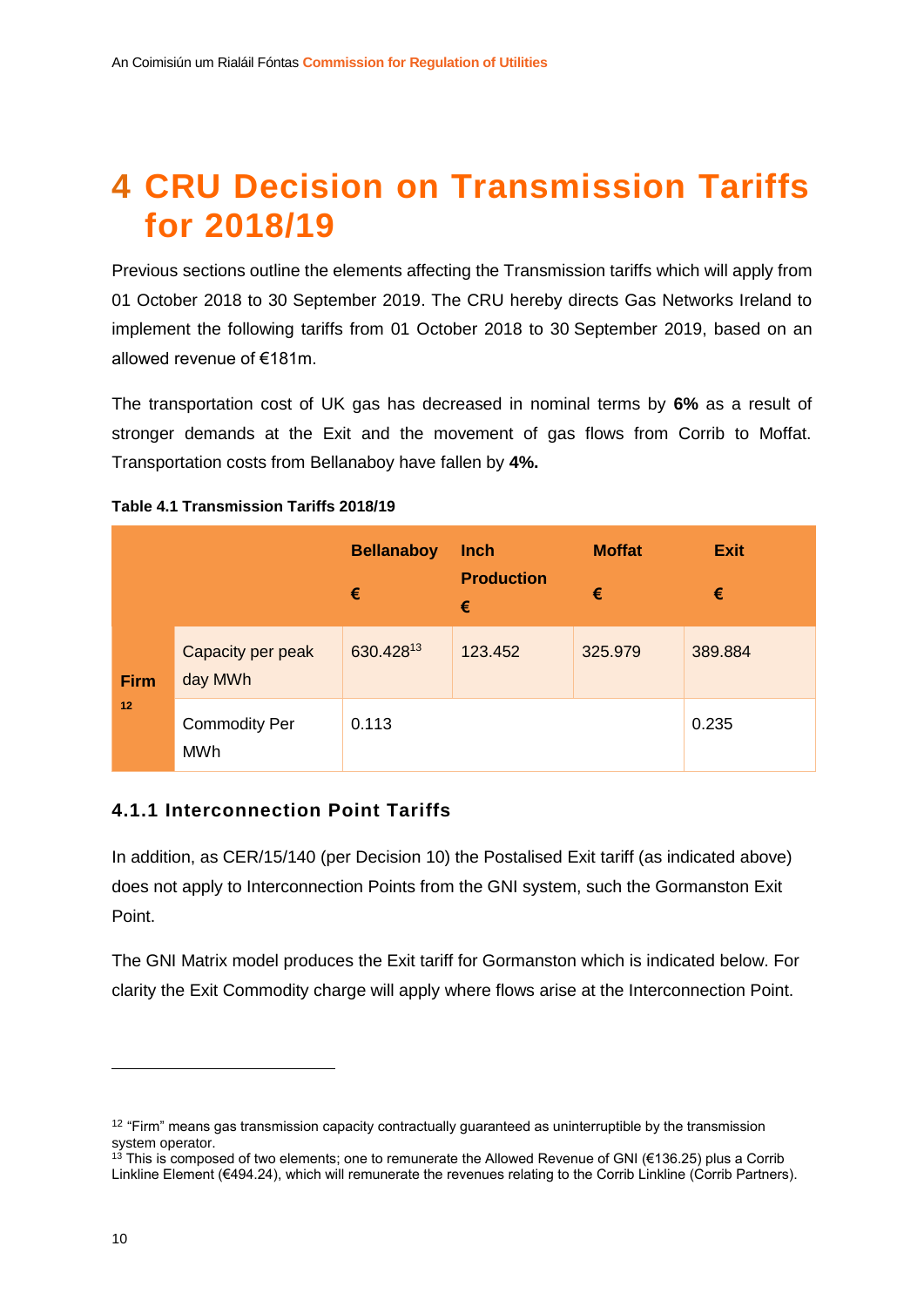#### **Table 4.2: Gormanston Tariffs**

| <b>Firm</b> | <b>Gormanston Exit Capacity</b>  | $\epsilon$ per peak day/MWh | $ 374.212\rangle$ |
|-------------|----------------------------------|-----------------------------|-------------------|
|             | <b>Gormanston Exit Commodity</b> | $\epsilon$ per MWh          | 0.235             |

### **4.1 Next Steps**

It should be noted that, under Article 30 of the Tariff Network Code, a more detailed paper on the transmission and distribution tariffs will be published 30 days ahead of the tariff period, however the tariffs will not change.

This will include: (1) methodology parameters related to technical characteristics of the transmission system; (2) Transmission System Operator revenue information (3) additional information related to tariff evolution and (4) the publication of a simplified transmission tariff model.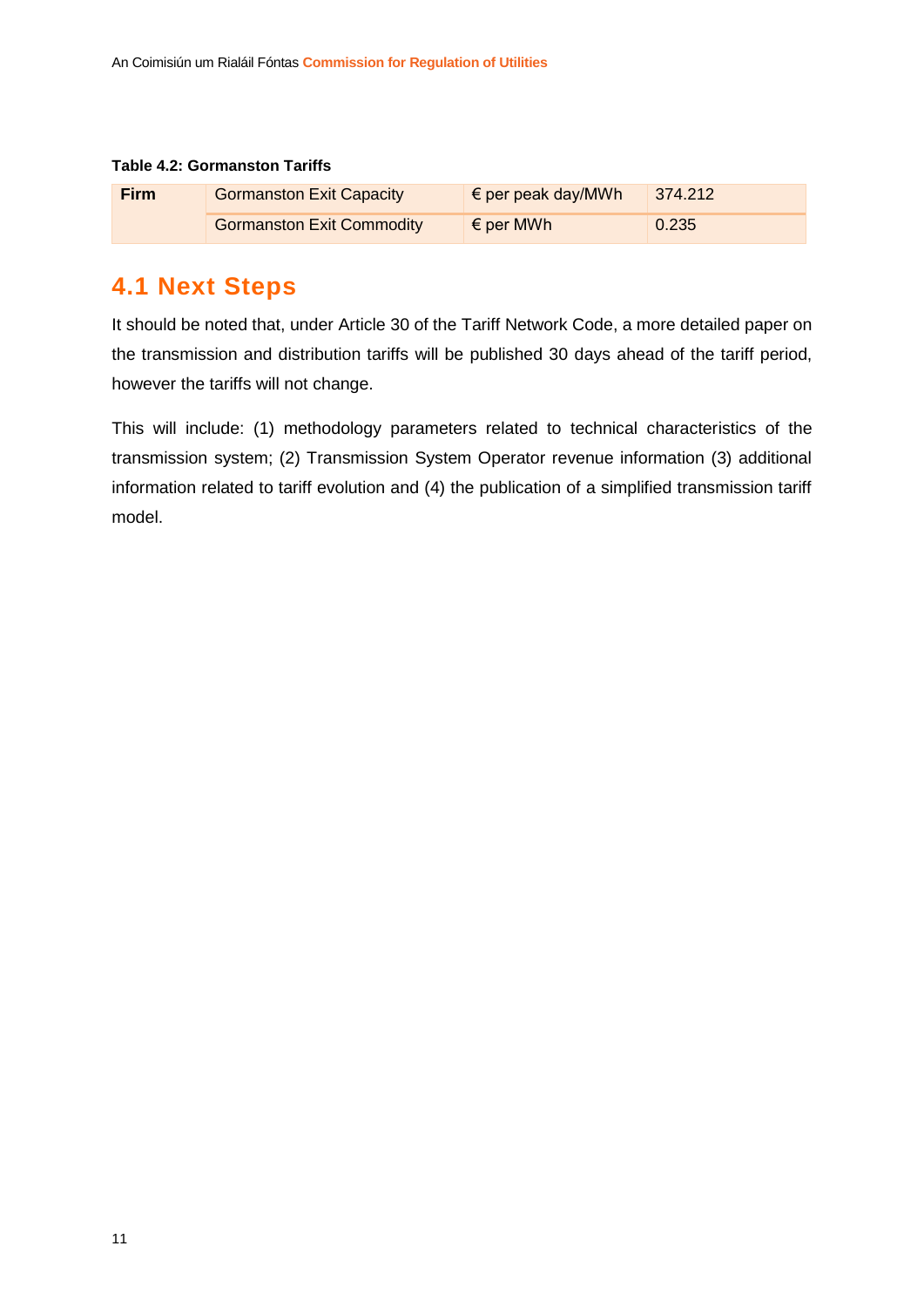# **Appendix A: GNI Transmission Tariffs 2018/19**

| <b>GNI</b>                                                     |                  |                  |                                    |                  |                        |                        |
|----------------------------------------------------------------|------------------|------------------|------------------------------------|------------------|------------------------|------------------------|
| <b>Transmission</b>                                            |                  |                  |                                    |                  |                        |                        |
| <b>Tariffs for</b><br><u>2018/19</u>                           |                  |                  | <b>Published</b><br><b>Tariffs</b> |                  |                        |                        |
|                                                                | 2018/19          |                  | 2015/16                            | 2016/17          | 2017/18                | $\frac{0}{0}$          |
|                                                                | <b>Tariffs</b>   |                  | <b>Tariffs</b>                     | <b>Tariffs</b>   | <b>Tariffs</b>         | <b>Change</b>          |
|                                                                | $\pmb{\epsilon}$ | (2018/19 Monies) | $\pmb{\epsilon}$                   | $\pmb{\epsilon}$ | $\pmb{\epsilon}$       | <b>Nominal</b><br>from |
| Exit                                                           |                  |                  |                                    |                  |                        | 2017/18                |
| capacity                                                       | 389.884          | per peak day MWh | 430.882                            | 428.352          | 402.080                | $-3.0%$                |
| commodity                                                      | 0.235            | per MWh          | 0.267                              | 0.256            | 0.238                  | $-1.1%$                |
|                                                                |                  |                  |                                    |                  |                        |                        |
| <b>Moffat Entry</b>                                            |                  |                  |                                    |                  |                        |                        |
| capacity                                                       | 325.979          | per peak day MWh | 367.786                            | 360.253          | 359.183                | $-9.2%$                |
| commodity                                                      | 0.113            | per MWh          | 0.118                              | 0.123            | 0.114                  | $-1.1%$                |
| <b>Bellanaboy Entry</b>                                        |                  |                  |                                    |                  |                        |                        |
| capacity                                                       | 630.428          | per peak day MWh | 617.996                            | 610.463          | 658.431                | $-4.3%$                |
| commodity                                                      | 0.113            | per MWh          | 0.118                              | 0.123            | 0.114                  | $-1.1%$                |
| <b>Inch Storage Entry</b>                                      |                  |                  |                                    |                  |                        |                        |
| capacity                                                       | 53.027           | per peak day MWh | 53.058                             | 53.058           | 53.027                 | 0.0%                   |
| commodity                                                      | 0.113            | per MWh          | 0.118                              | 0.123            | 0.114                  | $-1.1%$                |
| <b>Inch Production Entry</b>                                   |                  |                  |                                    |                  |                        |                        |
| capacity                                                       | 123.452          | per peak day MWh | 164.186                            | 156.653          | 156.656                | $-21.2%$               |
| commodity                                                      | 0.113            | per MWh          | 0.118                              | 0.123            | 0.114                  | $-1.1%$                |
|                                                                |                  |                  |                                    |                  |                        |                        |
| <b>Illustrative Transmission Transportation Costs</b>          |                  |                  |                                    |                  |                        |                        |
|                                                                | €                |                  | $\pmb{\epsilon}$                   | $\epsilon$       | $\underline{\epsilon}$ |                        |
| Transmission Transportation Cost of UK Gas                     |                  |                  |                                    |                  |                        |                        |
| capacity                                                       | 715.864          | per peak day MWh | 798.668                            | 788.605          | 761.263                | $-6.0\%$               |
| commodity                                                      | 0.348            | per MWh          | 0.385                              | 0.379            | 0.352                  | $-1.1\%$               |
|                                                                |                  |                  |                                    |                  |                        |                        |
| <b>Transmission Transportation Cost of Bellanaboy Gas</b>      |                  |                  |                                    |                  |                        |                        |
| capacity                                                       | 1,020.312        | per peak day MWh | 1048.878                           | 1038.815         | 1060.511               | $-3.8%$                |
| commodity                                                      | 0.348            | per MWh          | 0.385                              | 0.379            | 0.352                  | $-1.1%$                |
|                                                                |                  |                  |                                    |                  |                        |                        |
| <b>Transmission Transportation Cost of Inch Storage Gas</b>    |                  |                  |                                    |                  |                        |                        |
| capacity                                                       | 442.911          | per peak day MWh | 483.940                            | 481.410          | 455.107                | $-2.7%$                |
| commodity                                                      | 0.348            | per MWh          | 0.385                              | 0.379            | 0.352                  | $-1.1%$                |
|                                                                |                  |                  |                                    |                  |                        |                        |
| <b>Transmission Transportation Cost of Inch Production Gas</b> |                  |                  |                                    |                  |                        |                        |
| capacity                                                       | 513.337          | per peak day MWh | 595.068                            | 585.006          | 558.736                | $-8.1%$                |
| commodity                                                      | 0.348            | per MWh          | 0.385                              | 0.379            | 0.352                  | $-1.1%$                |